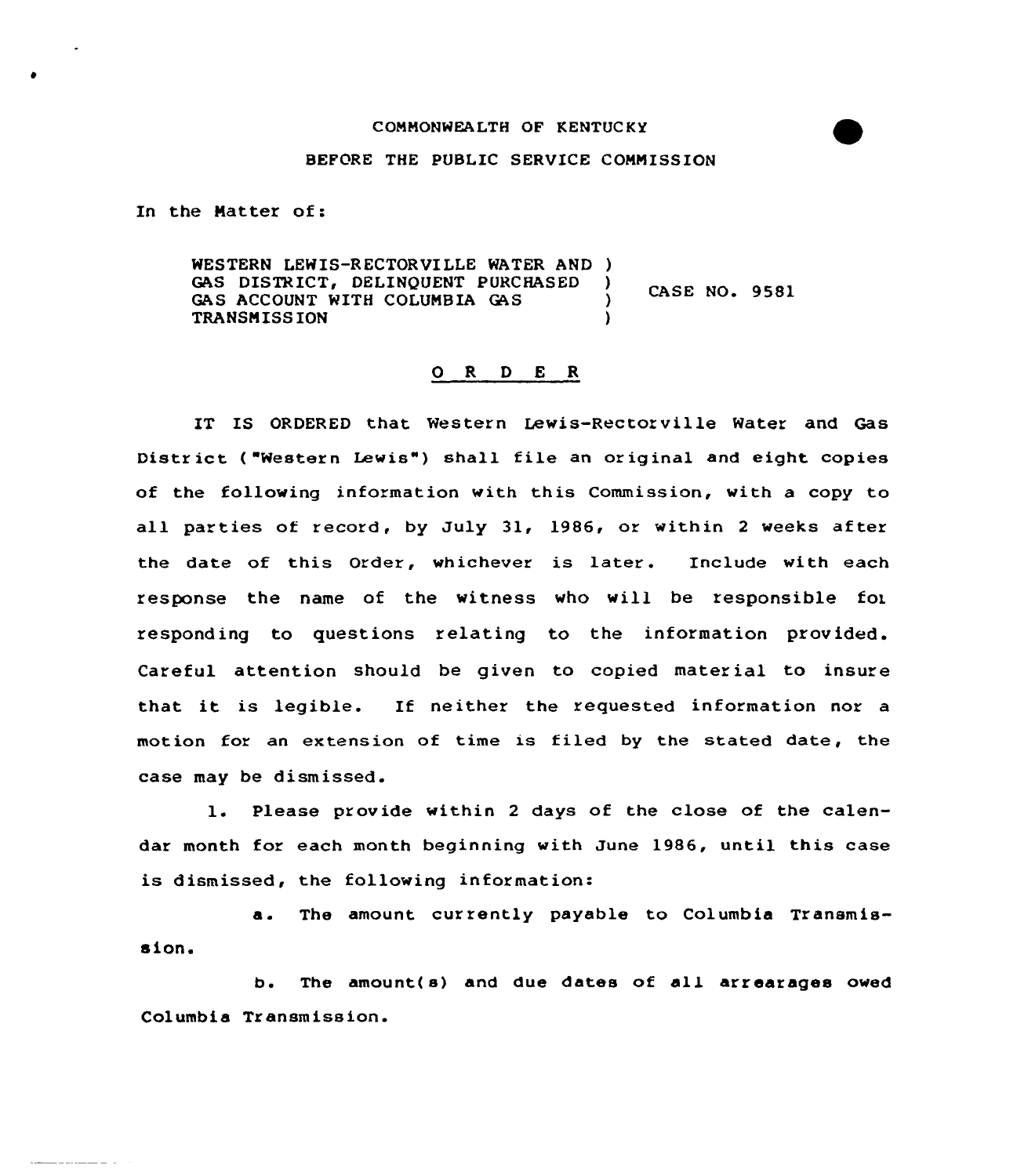c. The amounts and due dates of any arrearages owed on long-term debt.

d. <sup>A</sup> narrative explaining any efforts to negotiate settlement on any amounts in arrears oved to Columbia Transmission. Please provide copies of any appropriate correspondence.

e. The amount( s) of interest expense or penalties incurred with past-due amounts owed Columbia Transmission.

f. The amount{s} of penalties or additional interest expense incurred with any past-due amounts on long-term debt.

2. Are you aware that Columbia Transmission has applied to the Federal Energy Regulatory Commission {"FERC") for permission to abandon deliveries and sales of natural gas to Western Lewis?

3. If Columbia Transmission is allowed to abandon its deliveries, what arrangements vill you make to maintain a supply of gas to your customers'.

Have you intervened in the FERC proceeding? If not,  $why?$ 

5. Is the Board of Directors of Western Lewis aware of the delinquency with Columbia Transmission?

6. As Chairman, what has the Board of Directors directed you to do about the delinquency?

7. As members of the Water and Gas District, the customers are in essence owners of the gas system. In the regularly scheduled meetings conducted by the Board has the delinquency been discussed with the members? If not, why?

 $-2-$